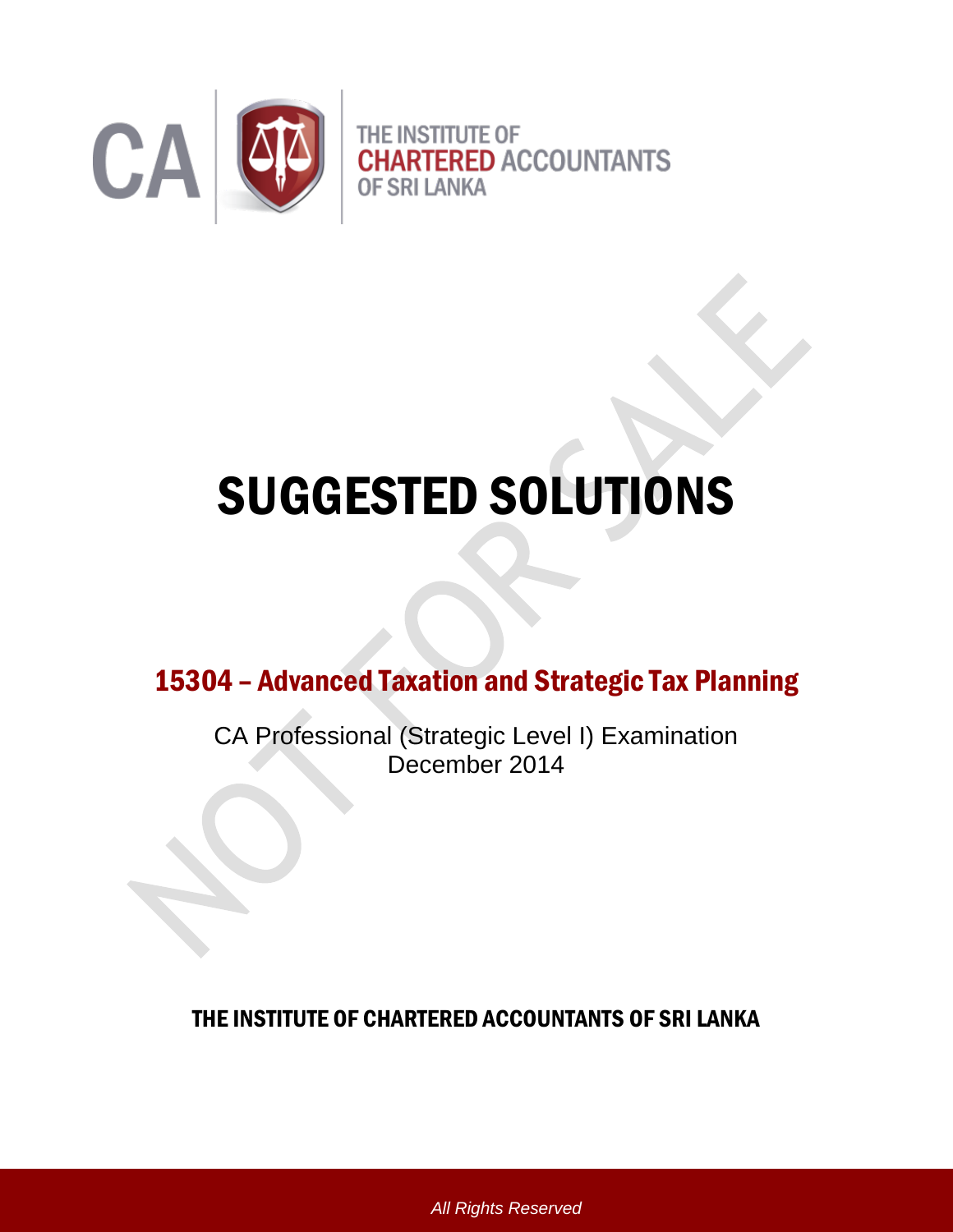(a)

# **ASIAN Construction PLC**

# **Computation of statutory/assessable/taxable income and tax payable**

| Adjusted profit from trade (Schedule 01)  |                                                                        |           |           | 1,672,850 |
|-------------------------------------------|------------------------------------------------------------------------|-----------|-----------|-----------|
| Profit on sale of CSE shares              |                                                                        |           |           | Exempt    |
| <b>Interest income</b>                    |                                                                        |           |           |           |
| Interest on staff loan                    |                                                                        |           | 6,000     |           |
| Fixed deposits                            | $(90,000/90 \times 100)$                                               |           | 90,000    |           |
| Treasury bills                            | (112,000/90x 100)                                                      |           | 124,444   | 220,444   |
| Total statutory income                    |                                                                        |           |           | 1,893,294 |
| Less: Trade losses                        |                                                                        |           |           |           |
| B/f infrastructure project loss           |                                                                        |           | 750,000   |           |
|                                           | As it is exempt from tax deduction not allowed                         |           |           |           |
| Assessable Income                         |                                                                        |           |           | 1,893,294 |
| Less: Q/P                                 |                                                                        |           |           |           |
| Donation to sick & needy                  |                                                                        |           | 7,000,000 |           |
|                                           | (Limited to 1/5 of AI or Rs. 500,000 lower)                            |           |           |           |
| Allowed lessor amount of Rs. 500,000      |                                                                        |           |           | (500)     |
| <b>Expansion - Construction machinery</b> |                                                                        | 480,000   |           |           |
| Limited to 25%                            |                                                                        | (120,000) |           |           |
|                                           | As construction income is exempt, Qualifying Payment is not available. |           |           |           |
| Taxable income                            |                                                                        |           |           | 1,892,794 |
| Tax Payable                               | On income                                                              | 1,892,794 | 28%       | 529,982   |
|                                           |                                                                        | 1,892,794 |           | 529,982   |
|                                           | On dividends                                                           |           |           |           |
|                                           | Interim dividend                                                       |           | 128,000   |           |
|                                           | Less: Div received                                                     |           | (17,000)  |           |
|                                           |                                                                        |           | 111,000   |           |
|                                           | Less: Distributed out of exempt<br>profit                              |           |           |           |
|                                           | 1,250,000                                                              |           | (47,470)  |           |
|                                           |                                                                        | x 111,000 |           |           |
|                                           | 2,922,850                                                              |           | 63,530    |           |
|                                           |                                                                        |           | 10%       | 6,353     |
| Total tax liability                       |                                                                        |           |           | 536,335   |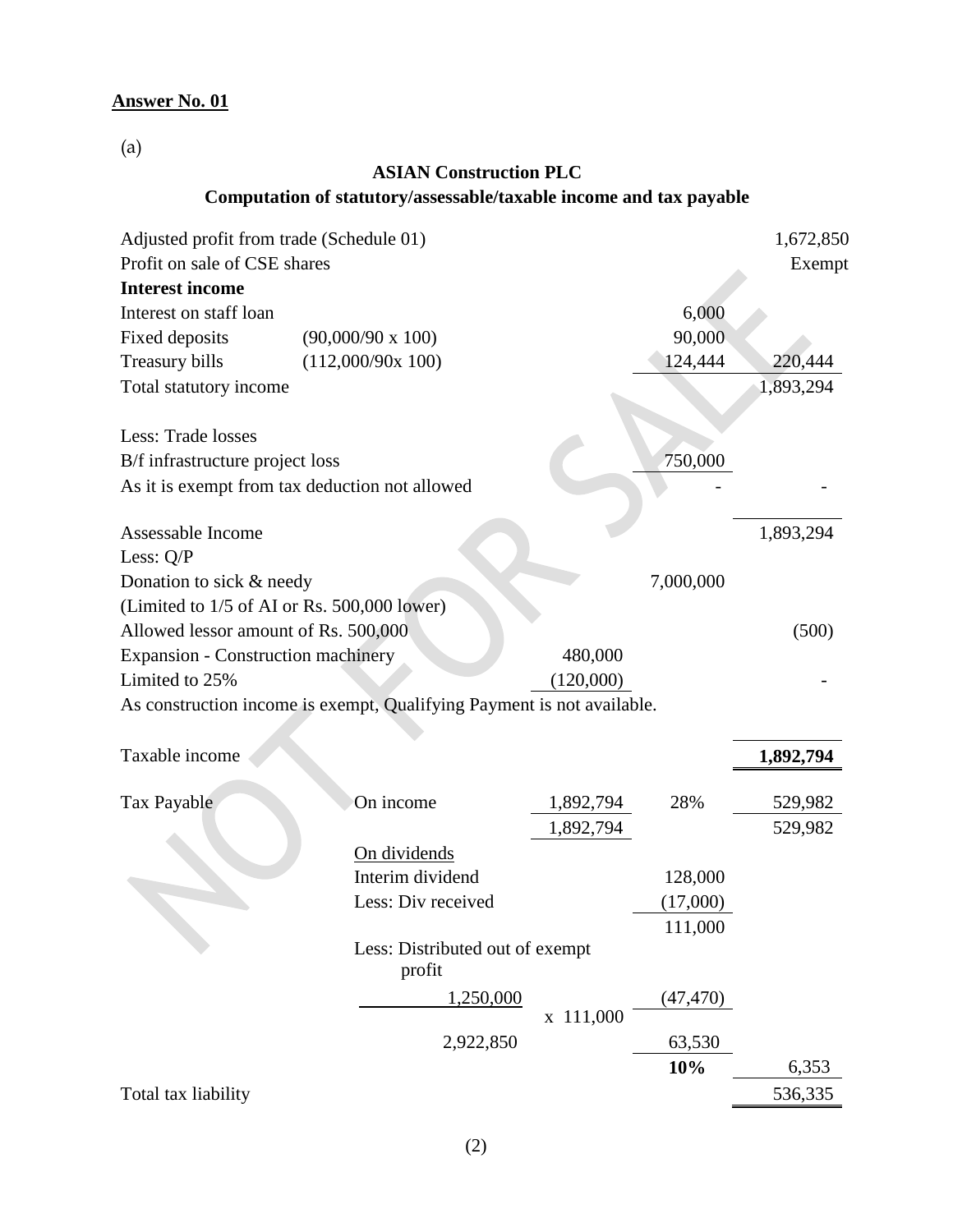| <b>Computation of adjusted Profit From Trade</b><br>$^{+}$<br>Net profit before tax<br>3,122,038<br>Less: Dividend Received<br>17,000<br>Gain on FV changes in Unit Trust (No other adjustment due)<br>210<br>Profit on sale of shares<br>428<br>Profit on sale of fixed assets<br>400<br>90,000<br>Interest on fixed deposits<br>112,000<br>Interest on treasury bills<br>6,000<br>Interest on staff loans<br><b>Disallowed and allowed items</b><br><b>Valuation</b> fees<br>2,000<br>Interest on finance lease<br>12,000<br>Depreciation<br>57,000<br>Entertainment<br>14,000<br>24,000<br>6,000<br>Advertisement<br>25% disallowed<br>Provision for bad debts<br>68,500<br>Recovery of bad debts<br>(Adjustment needed as provision allowed earlier)<br>18,000<br>Provision for gratuity<br>9,750<br>Gratuity paid<br>4,300<br>Foreign travel expenses<br>37,000<br>Allowed: 2% of Pr. Yr. profit<br>1,450,000<br>(29,000)<br>8,000<br>7,000<br>Donation<br>1 <sup>st</sup> time adoption - Allowed in three years equal instalments<br>4,000<br>Adjusted profit/(loss) from disposal of machinery<br>167<br>Lease rentals paid (limited to $\frac{1}{5}$ of lease value or actual payment)<br>9,600<br>Capital allowances: construction machinery<br>480,000<br>Less: disposed machinery<br>(7,000)<br>@ 33 $\frac{1}{3}\%$<br>473,000<br>157,667<br>3,324,455<br>401,605<br>Adjusted profit from trade<br>2,922,850<br>Less: Adjusted profit of exempt income<br>(1,250,000)<br>1,672,850 | <b>Schedule 01</b> |  |  |
|-------------------------------------------------------------------------------------------------------------------------------------------------------------------------------------------------------------------------------------------------------------------------------------------------------------------------------------------------------------------------------------------------------------------------------------------------------------------------------------------------------------------------------------------------------------------------------------------------------------------------------------------------------------------------------------------------------------------------------------------------------------------------------------------------------------------------------------------------------------------------------------------------------------------------------------------------------------------------------------------------------------------------------------------------------------------------------------------------------------------------------------------------------------------------------------------------------------------------------------------------------------------------------------------------------------------------------------------------------------------------------------------------------------------------------------------------------------------------------------------------|--------------------|--|--|
|                                                                                                                                                                                                                                                                                                                                                                                                                                                                                                                                                                                                                                                                                                                                                                                                                                                                                                                                                                                                                                                                                                                                                                                                                                                                                                                                                                                                                                                                                                 |                    |  |  |
|                                                                                                                                                                                                                                                                                                                                                                                                                                                                                                                                                                                                                                                                                                                                                                                                                                                                                                                                                                                                                                                                                                                                                                                                                                                                                                                                                                                                                                                                                                 |                    |  |  |
|                                                                                                                                                                                                                                                                                                                                                                                                                                                                                                                                                                                                                                                                                                                                                                                                                                                                                                                                                                                                                                                                                                                                                                                                                                                                                                                                                                                                                                                                                                 |                    |  |  |
|                                                                                                                                                                                                                                                                                                                                                                                                                                                                                                                                                                                                                                                                                                                                                                                                                                                                                                                                                                                                                                                                                                                                                                                                                                                                                                                                                                                                                                                                                                 |                    |  |  |
|                                                                                                                                                                                                                                                                                                                                                                                                                                                                                                                                                                                                                                                                                                                                                                                                                                                                                                                                                                                                                                                                                                                                                                                                                                                                                                                                                                                                                                                                                                 |                    |  |  |
|                                                                                                                                                                                                                                                                                                                                                                                                                                                                                                                                                                                                                                                                                                                                                                                                                                                                                                                                                                                                                                                                                                                                                                                                                                                                                                                                                                                                                                                                                                 |                    |  |  |
|                                                                                                                                                                                                                                                                                                                                                                                                                                                                                                                                                                                                                                                                                                                                                                                                                                                                                                                                                                                                                                                                                                                                                                                                                                                                                                                                                                                                                                                                                                 |                    |  |  |
|                                                                                                                                                                                                                                                                                                                                                                                                                                                                                                                                                                                                                                                                                                                                                                                                                                                                                                                                                                                                                                                                                                                                                                                                                                                                                                                                                                                                                                                                                                 |                    |  |  |
|                                                                                                                                                                                                                                                                                                                                                                                                                                                                                                                                                                                                                                                                                                                                                                                                                                                                                                                                                                                                                                                                                                                                                                                                                                                                                                                                                                                                                                                                                                 |                    |  |  |
|                                                                                                                                                                                                                                                                                                                                                                                                                                                                                                                                                                                                                                                                                                                                                                                                                                                                                                                                                                                                                                                                                                                                                                                                                                                                                                                                                                                                                                                                                                 |                    |  |  |
|                                                                                                                                                                                                                                                                                                                                                                                                                                                                                                                                                                                                                                                                                                                                                                                                                                                                                                                                                                                                                                                                                                                                                                                                                                                                                                                                                                                                                                                                                                 |                    |  |  |
|                                                                                                                                                                                                                                                                                                                                                                                                                                                                                                                                                                                                                                                                                                                                                                                                                                                                                                                                                                                                                                                                                                                                                                                                                                                                                                                                                                                                                                                                                                 |                    |  |  |
|                                                                                                                                                                                                                                                                                                                                                                                                                                                                                                                                                                                                                                                                                                                                                                                                                                                                                                                                                                                                                                                                                                                                                                                                                                                                                                                                                                                                                                                                                                 |                    |  |  |
|                                                                                                                                                                                                                                                                                                                                                                                                                                                                                                                                                                                                                                                                                                                                                                                                                                                                                                                                                                                                                                                                                                                                                                                                                                                                                                                                                                                                                                                                                                 |                    |  |  |
|                                                                                                                                                                                                                                                                                                                                                                                                                                                                                                                                                                                                                                                                                                                                                                                                                                                                                                                                                                                                                                                                                                                                                                                                                                                                                                                                                                                                                                                                                                 |                    |  |  |
|                                                                                                                                                                                                                                                                                                                                                                                                                                                                                                                                                                                                                                                                                                                                                                                                                                                                                                                                                                                                                                                                                                                                                                                                                                                                                                                                                                                                                                                                                                 |                    |  |  |
|                                                                                                                                                                                                                                                                                                                                                                                                                                                                                                                                                                                                                                                                                                                                                                                                                                                                                                                                                                                                                                                                                                                                                                                                                                                                                                                                                                                                                                                                                                 |                    |  |  |
|                                                                                                                                                                                                                                                                                                                                                                                                                                                                                                                                                                                                                                                                                                                                                                                                                                                                                                                                                                                                                                                                                                                                                                                                                                                                                                                                                                                                                                                                                                 |                    |  |  |
|                                                                                                                                                                                                                                                                                                                                                                                                                                                                                                                                                                                                                                                                                                                                                                                                                                                                                                                                                                                                                                                                                                                                                                                                                                                                                                                                                                                                                                                                                                 |                    |  |  |
|                                                                                                                                                                                                                                                                                                                                                                                                                                                                                                                                                                                                                                                                                                                                                                                                                                                                                                                                                                                                                                                                                                                                                                                                                                                                                                                                                                                                                                                                                                 |                    |  |  |
|                                                                                                                                                                                                                                                                                                                                                                                                                                                                                                                                                                                                                                                                                                                                                                                                                                                                                                                                                                                                                                                                                                                                                                                                                                                                                                                                                                                                                                                                                                 |                    |  |  |
|                                                                                                                                                                                                                                                                                                                                                                                                                                                                                                                                                                                                                                                                                                                                                                                                                                                                                                                                                                                                                                                                                                                                                                                                                                                                                                                                                                                                                                                                                                 |                    |  |  |
|                                                                                                                                                                                                                                                                                                                                                                                                                                                                                                                                                                                                                                                                                                                                                                                                                                                                                                                                                                                                                                                                                                                                                                                                                                                                                                                                                                                                                                                                                                 |                    |  |  |
|                                                                                                                                                                                                                                                                                                                                                                                                                                                                                                                                                                                                                                                                                                                                                                                                                                                                                                                                                                                                                                                                                                                                                                                                                                                                                                                                                                                                                                                                                                 |                    |  |  |
|                                                                                                                                                                                                                                                                                                                                                                                                                                                                                                                                                                                                                                                                                                                                                                                                                                                                                                                                                                                                                                                                                                                                                                                                                                                                                                                                                                                                                                                                                                 |                    |  |  |
|                                                                                                                                                                                                                                                                                                                                                                                                                                                                                                                                                                                                                                                                                                                                                                                                                                                                                                                                                                                                                                                                                                                                                                                                                                                                                                                                                                                                                                                                                                 |                    |  |  |
|                                                                                                                                                                                                                                                                                                                                                                                                                                                                                                                                                                                                                                                                                                                                                                                                                                                                                                                                                                                                                                                                                                                                                                                                                                                                                                                                                                                                                                                                                                 |                    |  |  |
|                                                                                                                                                                                                                                                                                                                                                                                                                                                                                                                                                                                                                                                                                                                                                                                                                                                                                                                                                                                                                                                                                                                                                                                                                                                                                                                                                                                                                                                                                                 |                    |  |  |
|                                                                                                                                                                                                                                                                                                                                                                                                                                                                                                                                                                                                                                                                                                                                                                                                                                                                                                                                                                                                                                                                                                                                                                                                                                                                                                                                                                                                                                                                                                 |                    |  |  |
|                                                                                                                                                                                                                                                                                                                                                                                                                                                                                                                                                                                                                                                                                                                                                                                                                                                                                                                                                                                                                                                                                                                                                                                                                                                                                                                                                                                                                                                                                                 |                    |  |  |
|                                                                                                                                                                                                                                                                                                                                                                                                                                                                                                                                                                                                                                                                                                                                                                                                                                                                                                                                                                                                                                                                                                                                                                                                                                                                                                                                                                                                                                                                                                 |                    |  |  |
|                                                                                                                                                                                                                                                                                                                                                                                                                                                                                                                                                                                                                                                                                                                                                                                                                                                                                                                                                                                                                                                                                                                                                                                                                                                                                                                                                                                                                                                                                                 |                    |  |  |
|                                                                                                                                                                                                                                                                                                                                                                                                                                                                                                                                                                                                                                                                                                                                                                                                                                                                                                                                                                                                                                                                                                                                                                                                                                                                                                                                                                                                                                                                                                 |                    |  |  |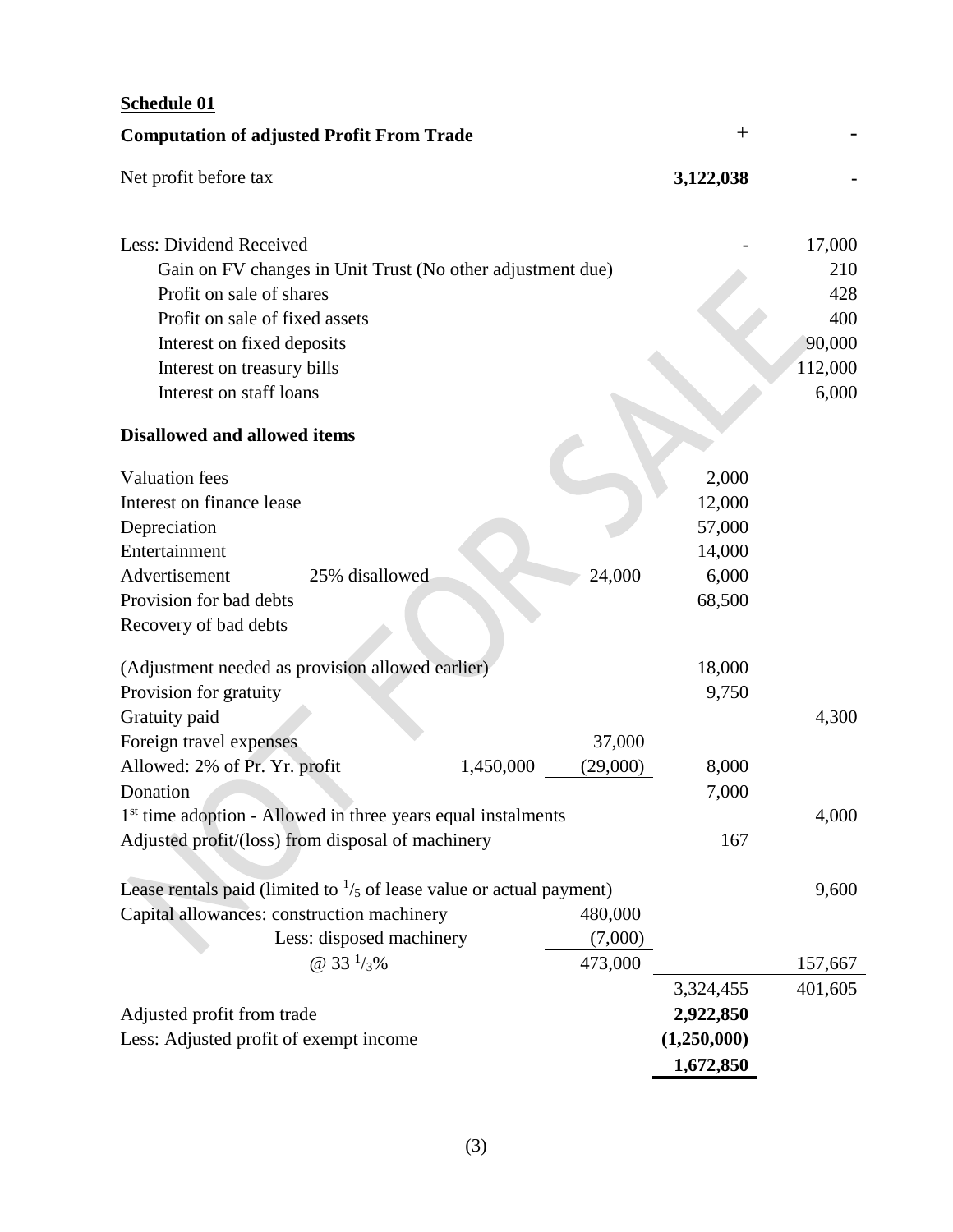## **Note 01**

# **Adjusted profit from disposal of fixed assets**

| Sale proceeds                                           |         | 2,500    |                         |
|---------------------------------------------------------|---------|----------|-------------------------|
| Tax WDV                                                 |         |          |                         |
| Cost                                                    | 7,000   |          |                         |
| Depreciation claimed                                    | (4,667) |          |                         |
|                                                         |         | (2, 333) |                         |
| Profit from disposal                                    |         | 167      |                         |
| <b>Note 02</b>                                          |         |          |                         |
| <b>Lease rental allowed</b>                             |         |          |                         |
| Leased value                                            |         | 48,000   |                         |
| $\frac{1}{5}$ of total lease                            |         | 9,600    |                         |
| Payment of lease rent                                   |         | 12,000   | lower                   |
| Allowed                                                 |         | 9,600    |                         |
|                                                         |         |          |                         |
| <b>Computation of distributable profit</b>              |         |          |                         |
|                                                         |         |          |                         |
| Net profit before<br>Tax                                |         |          |                         |
| Less: Income tax                                        |         |          | 3,122,038<br>(529, 982) |
|                                                         |         |          | 2,592,056               |
| Add: Dep <sup>n</sup> on $F/A$ acquired during the year |         |          |                         |
| 36,000<br>4,320<br>12%                                  |         |          |                         |
| As lease asset is not treated as an acquisition of FA,  |         |          |                         |
| no need to adjust depreciation on such asset.           |         |          |                         |
|                                                         |         |          | 2,592,056               |
| Less: FA acquired during the year (leased asset)        |         |          |                         |
| Distributable profit                                    |         |          | ,592,056                |
|                                                         |         |          |                         |
| Minimum 10% distribution to be made                     |         |          | 259,206                 |
|                                                         |         |          |                         |

#### **Alternative answers for tax on dividends**

The undermentioned treatment is also acceptable based on the following assumptions.

## Assumption 1

If dividend is paid wholly out of exempt income, then no dividend tax is payable as it is exempted under section 10K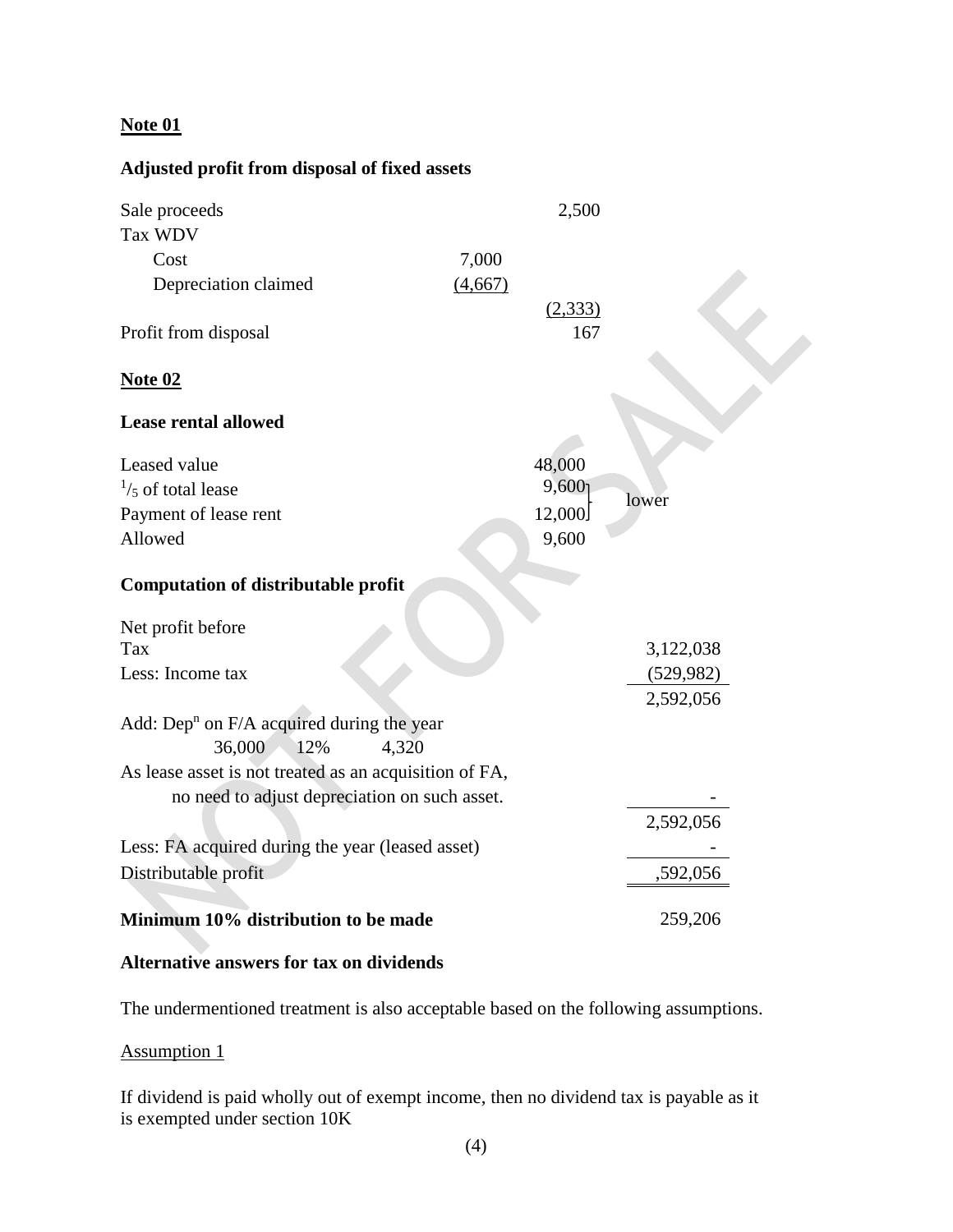#### Assumption 2

If dividend is paid wholly out of liable income, then entire dividend is liable to dividend tax.

(25 marks)

(b) Under Section 17A, any new undertaking engaged in the manufacture of construction material on or after 1/4/2011 is exempt for a period of 5 years provided such undertaking has invested the minimum amount specified in the Schedule to Section 17A.

 Even though the company is engaged in the business of manufacturing of ready mix concreate, such an undertaking is not a new undertaking as defined in Section 17A. Therefore manufacture of ready mix concrete is not entitled to income tax exemptions under section 17A.

(5 marks)

(Total: 25 marks)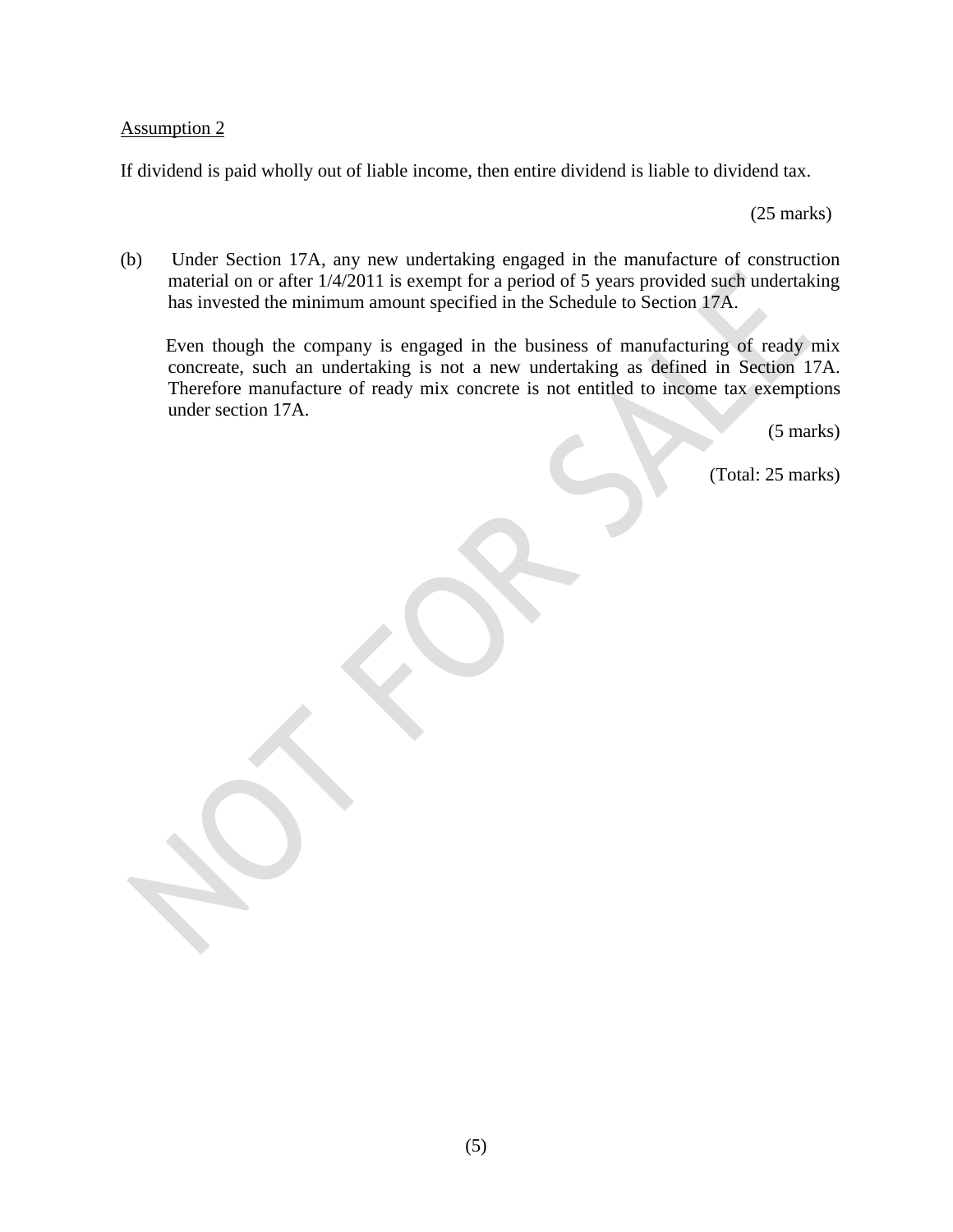- Part (a) There were many good answers to this corporate income tax question. Most candidates had displayed excellent skills in the construction and identification of the statutory contents of the income tax computation. Majority of the candidates demonstrated sound subject knowledge in the application of tax law in relation to the undermentioned areas:
	- Sections 25 and 26 of the Inland revenue Act allowable and disallowable items.
	- Computing the statutory income from different sources.
	- Deduction under Section 32
	- Section 34 qualifying section

Most of the candidates had demonstrated sound knowledge in computing distributable profits and the minimum amount of dividend to be distributed.

Where mistakes were made, these generally related to:

Improper reading of the question

- (i) First time adoption of SLFRS the question clearly states that the costs were incurred in the  $Y/A$  2012/13. A good number of candidates disallowed the total cost in the  $Y/A$ 2013/14 computation.
- (ii) The question required the candidates to compute the income tax liability of the company. A majority of the candidates claimed applicable tax credits (e.g. PAYE) and computed the net tax liability. Obviously this is waste of valuable exam time earning no extra marks.

Lack of subject knowledge

- (i) First time adoption of SLFRS majority of the candidates were not aware that one third of the total cost can be claimed as a tax deduction in each of the three years of assessment.
- (ii) Advertisement a few candidates disallowed 75% of the cost.
- $(iii)$  Lease rental claimable a good number of candidates were not aware that the claim is limited to  $1/5<sup>th</sup>$  of the total lease value.
- (iv) Exemption of profits of new undertakings for infrastructure development majority of the candidates failed to identify the profit exempt from income tax.
- (v) Majority of the candidates were not aware that a lease, had it been a profit exempt from income tax, cannot be claimed as a deduction.

Computation of distributable profit

Although candidates correctly identified the contents of this commutation, a good number of candidates failed to exclude leased assets and the corresponding book depreciation charge.

Part (b) Only a very few candidates furnished satisfactory answers to this strategic part of the question.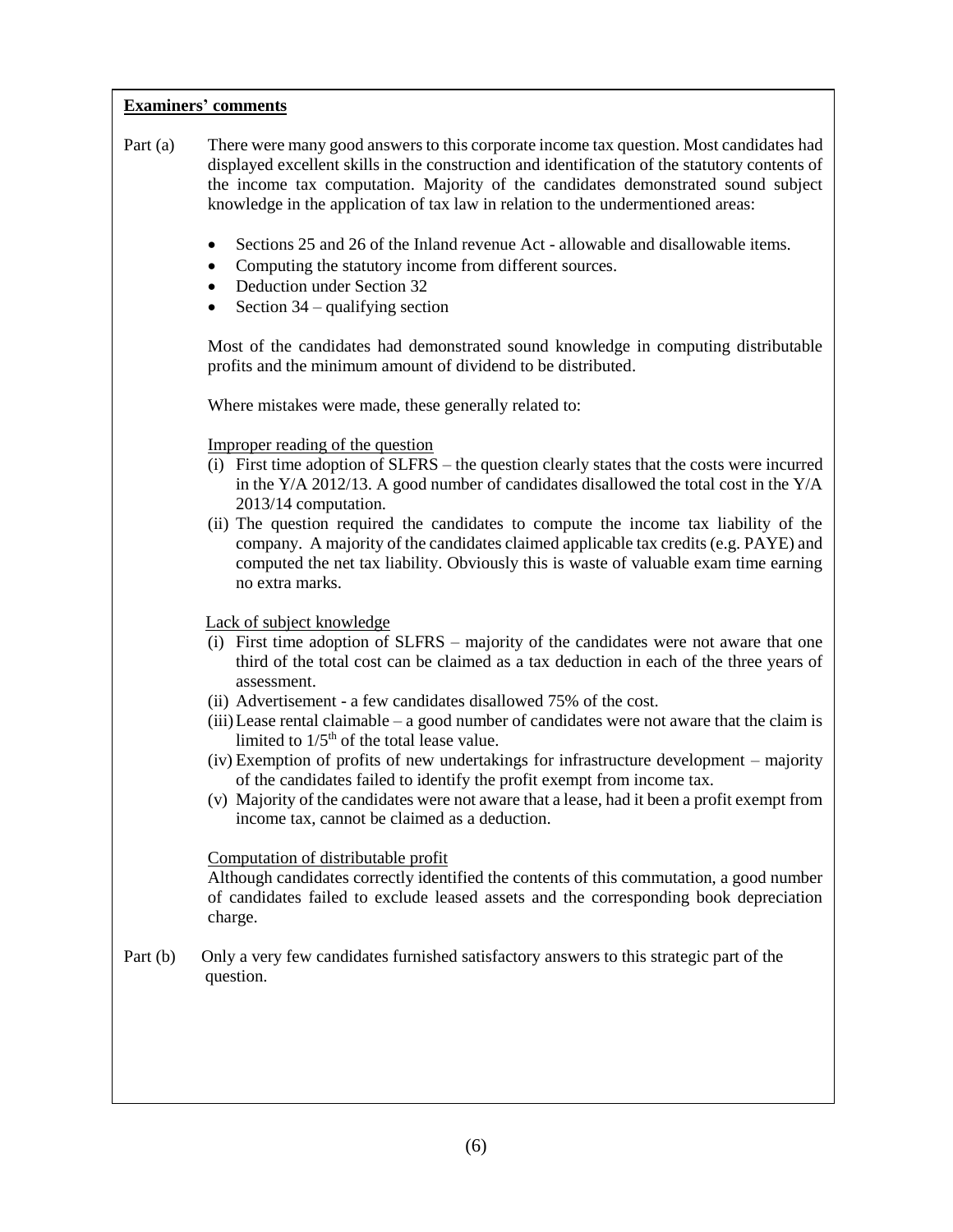|  | (a) | Computation of the income tax liability of Dinuka for the Y/A 2013/14 |
|--|-----|-----------------------------------------------------------------------|
|--|-----|-----------------------------------------------------------------------|

|                                                                                                            |                      |          | <b>Rs</b>   |
|------------------------------------------------------------------------------------------------------------|----------------------|----------|-------------|
| <b>Sources of income</b>                                                                                   |                      |          |             |
| <b>Employment income</b>                                                                                   |                      |          |             |
| (Rs. 150,000 x 9 months)<br>Salary                                                                         |                      |          | 1,350,000   |
| Retiring benefits (Note 02)                                                                                |                      |          | 5,309,000   |
| <b>Housing benefit</b>                                                                                     |                      |          |             |
| Rental value                                                                                               |                      |          |             |
| Rating assessment + rates $=$                                                                              | 475,000<br>higher    |          |             |
| Rent paid by employer                                                                                      | 475,000              |          |             |
| $(30,000 \times 9 \text{ months})$                                                                         | 270,000              |          |             |
|                                                                                                            |                      | lower    |             |
|                                                                                                            |                      | 120,000  |             |
| Employment income is less than 1,800,000                                                                   | 120,000              |          |             |
| Less: Rent paid by employee $(2,500 \times 9 \text{ months})$                                              |                      | (22,500) | 97,500      |
|                                                                                                            |                      |          |             |
| <b>Travelling allowance</b><br>Travelling allowance in lieu<br>of motor vehicle<br>Exempt - Rs. 50,000 per | 60,000               |          |             |
| month                                                                                                      | (50,000)             |          |             |
|                                                                                                            | 10,000<br>x 9 months |          | 90,000      |
| <b>Interest income</b>                                                                                     |                      |          |             |
| Interest income does not form part of the<br>assessable income as WHT                                      |                      |          |             |
| is deducted                                                                                                | 276,000              |          |             |
| <b>Income from trade - Agriculture</b>                                                                     | (Note 01)            |          | 2,805,500   |
| <b>Total statutory income</b>                                                                              |                      |          | 9,652,000   |
| <b>Less: Statutory deductions</b>                                                                          |                      |          |             |
| Interest paid on loan (Acquisition of agricultural property)                                               |                      |          | (1,800,000) |
| <b>Assessable income</b>                                                                                   |                      |          | 7,852,000   |
| Tax free allowance                                                                                         |                      |          | (500,000)   |
| <b>Qualifying payments</b>                                                                                 |                      |          |             |
| Qualifying payment on employment income                                                                    |                      |          | (100,000)   |
| Loan capital - not allowed                                                                                 |                      |          |             |
| Donation - Sick & needy $(^{1}/_{3}$ of AI or Rs. 75,000 - Lower)                                          |                      |          | (12,000)    |
| <b>Taxable income</b>                                                                                      |                      |          | 7,240,000   |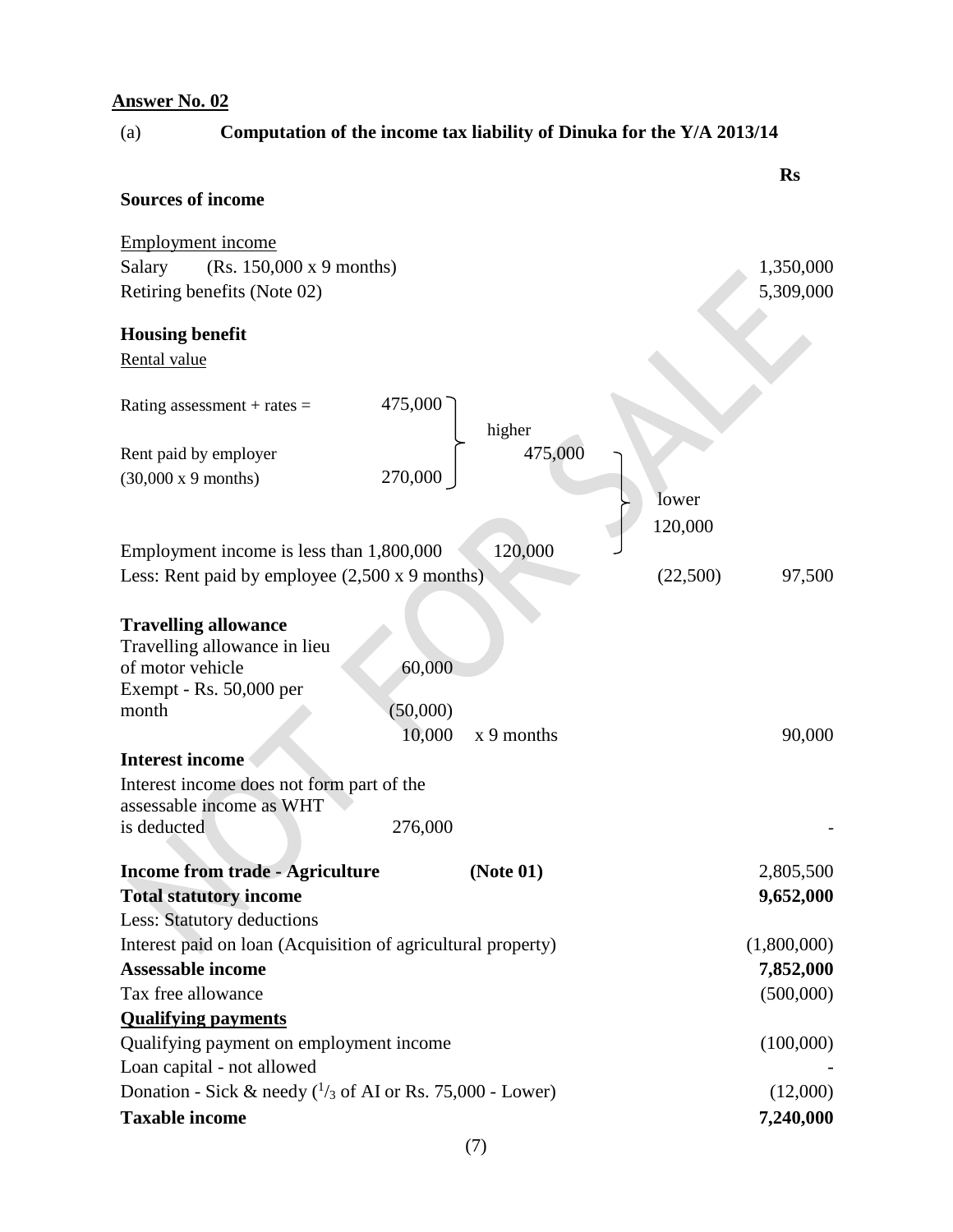| Less: ETF                                                  |           |           | 1,659,000                    |             |
|------------------------------------------------------------|-----------|-----------|------------------------------|-------------|
| As uniform scheme entitle for exemption (More than 20 yrs) |           |           | 5,000,000                    | (1,659,000) |
|                                                            |           |           |                              | 5,581,000   |
| <b>Computation of tax liability</b>                        |           |           |                              |             |
|                                                            | 500,000   | 4%        | 20,000                       |             |
|                                                            | 500,000   | 8%        | 40,000                       |             |
|                                                            | 500,000   | 12%       | 60,000                       |             |
| <b>Agriculture liable at max</b>                           |           |           |                              |             |
| 12%                                                        | 2,805,500 | 12%       | 336,660                      |             |
|                                                            | 500,000   | 16%       | 80,000                       |             |
|                                                            | 775,500   | 20%       | 155,100                      |             |
|                                                            | 5,581,000 |           | 691,760                      |             |
| <b>Less: Tax Credits</b>                                   |           |           |                              |             |
| <b>PAYE</b>                                                |           |           | (73,809)                     |             |
| <b>S A Quarterly Payments</b>                              |           |           | (130,000)                    |             |
| Balance tax payable/(refund due)                           |           |           | 487,951                      |             |
| <b>ETF Board retained</b>                                  |           | 165,900   | Not a tax credit             |             |
| Retained on gratuity                                       |           | 876,000   | Tax direction to be obtained |             |
|                                                            |           | 1,041,900 |                              |             |
|                                                            |           |           |                              |             |
|                                                            |           |           |                              |             |
|                                                            |           |           |                              |             |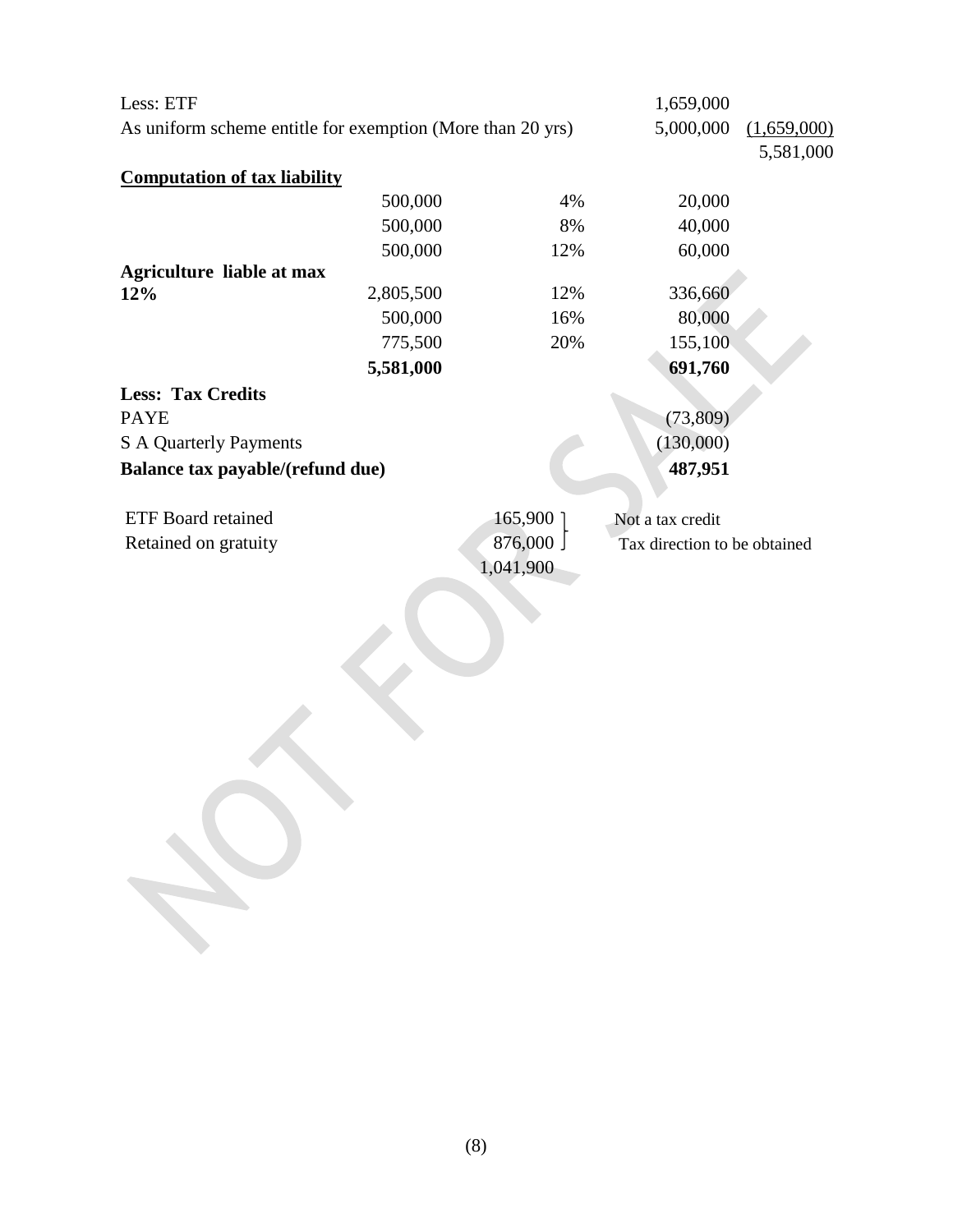| Note 01                                    |           |           |               |  |
|--------------------------------------------|-----------|-----------|---------------|--|
| <b>Income from trade - Agriculture</b>     |           |           | Rs.           |  |
| Net profit as per accounts                 |           |           | 2,936,000     |  |
| Add: Disallowed expenses                   |           |           |               |  |
| Advertisements 78,000 x 25%                |           |           | 19,500        |  |
|                                            |           |           | 2,955,500     |  |
| Less: Capital allowances                   |           |           |               |  |
| 80,000 x 25%<br>Computer                   |           |           | (20,000)      |  |
| Tractor<br>650,000 x 20%                   |           |           | (130,000)     |  |
| Adjusted trade loss                        |           |           | 2,805,500     |  |
| Note 02<br><b>Tax on terminal benefits</b> |           |           |               |  |
| <b>Gratuity - (Non Uniform Scheme)</b>     |           |           | 3,650,000     |  |
|                                            |           |           |               |  |
| <b>EPF</b>                                 |           |           |               |  |
| EPF on members contribution                | 2,592,000 |           | <b>Exempt</b> |  |
| EPF on employers contribution              | 3,888,000 |           | <b>Exempt</b> |  |
| Interest on EPF                            | 1,360,000 |           | <b>Exempt</b> |  |
| <b>ETF</b>                                 |           |           |               |  |
| ETF contribution                           |           | 1,472,000 |               |  |
| Interest up to 31/03/1987                  |           | 187,000   | 1,659,000     |  |
| Interest after 01/04/1987                  | 522,000   |           | <b>Exempt</b> |  |
| <b>Taxable terminal benefits</b>           |           |           | 5,309,000     |  |

(16 marks)

(b) Dinuka is required to obtain a direction from the Department of Inland Revenue within 90 days from the retention of tax by the employer and the ETF Board. This direction which is issued by the Inland Revenue will set out the amount of tax to be deducted and when this direction is provided, the employer or the ETF Board will release the amount retained accordingly.

 If no direction is received within 90 days, the employer and the ETF Board will remit such money to IRD.

> (4 marks) (Total: 20 marks)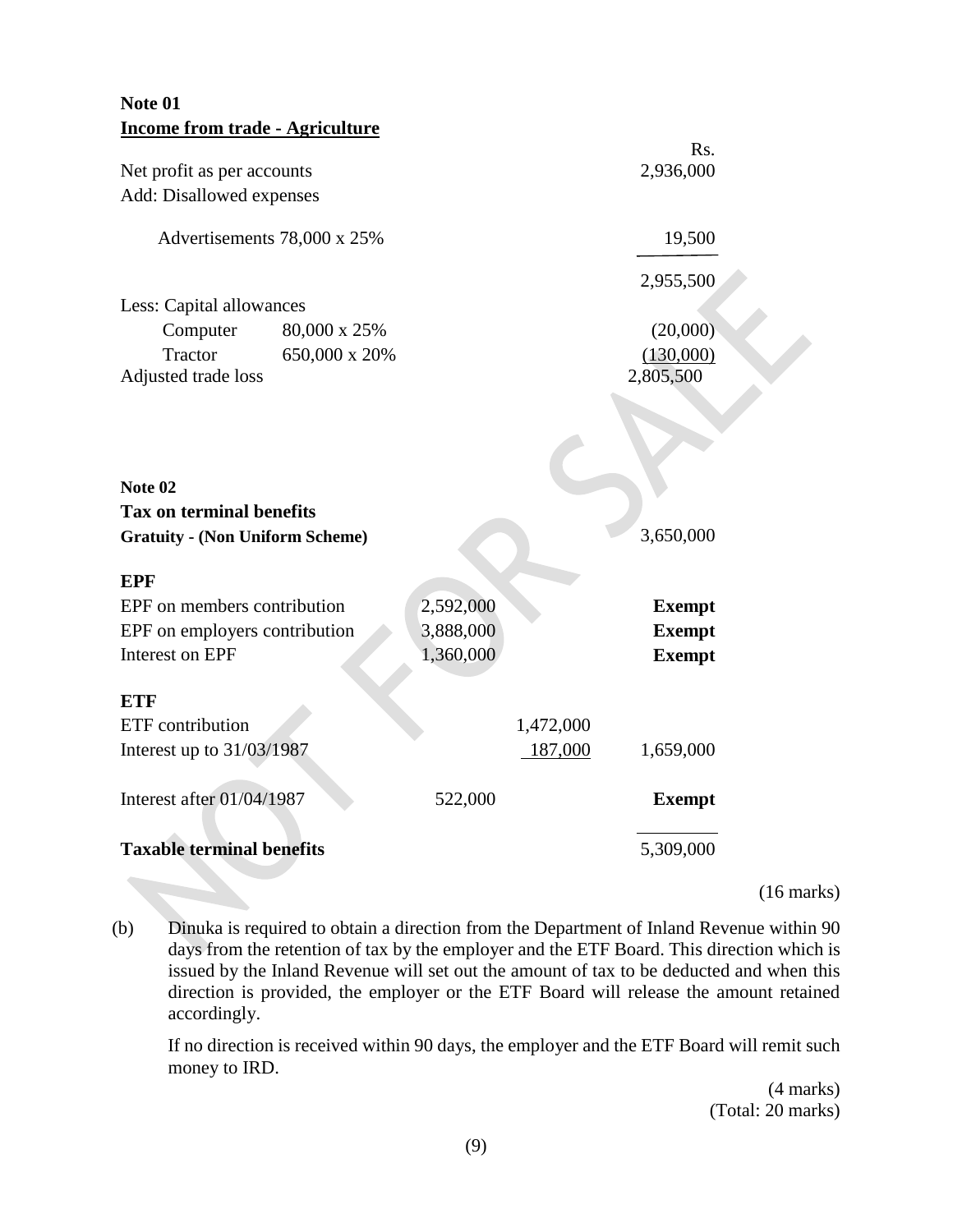- Part (a) most candidates made a good attempt at this question. There were some excellent answers. Majority displayed excellent skills in the construction and identification of statutory contents of an income tax computation of a resident individual. Most candidates demonstrated sound knowledge in:
	- Identification allowable/disallowable items (SS.25 and 26 of the Inland Revenue Act)
	- Identifying income from different sources
	- Identifying S.32 deductions
	- Claiming qualifying payments

Where mistakes were made, these generally related to:

Employment income

- Improper reading of the question
	- E.g. the tax payer retires from employment three months prior to the end of year of assessment. However, a good number of candidates computed employment benefits for twelve (12) months.
- Lack of subject knowledge.
	- E.g (i) Retiring gratuity was paid under a non-uniform scheme. However, a good number of candidates computed the tax liability on the basis that such payment was made under a uniform scheme.
		- (ii) Employment allowance a few candidates were not aware this is a qualifying payment under S.34 with effect from Y/A 2013/14.
		- (iii) S.32 and S.34 deductions a good number of candidates were not aware that no such deductions are allowed from employment income.

Income from trade

- A few candidates commenced from the turnover for the purpose of computing the adjusted trade profit. This is waste of valuable exam time earning no extra marks.
- Applying incorrect depreciation allowance rates.
- Part (b) Surprisingly, only a few candidates scored full or substantial marks for this part. As a matter of fact, more than 90% of the candidates did not attempt this question or failed to score any marks.

Few examples of answers submitted by candidates is given below;

- (i) File a case at the labour department to recover the monies retained by the company and ETF board.
- (ii) Set off the amounts against the income tax liability.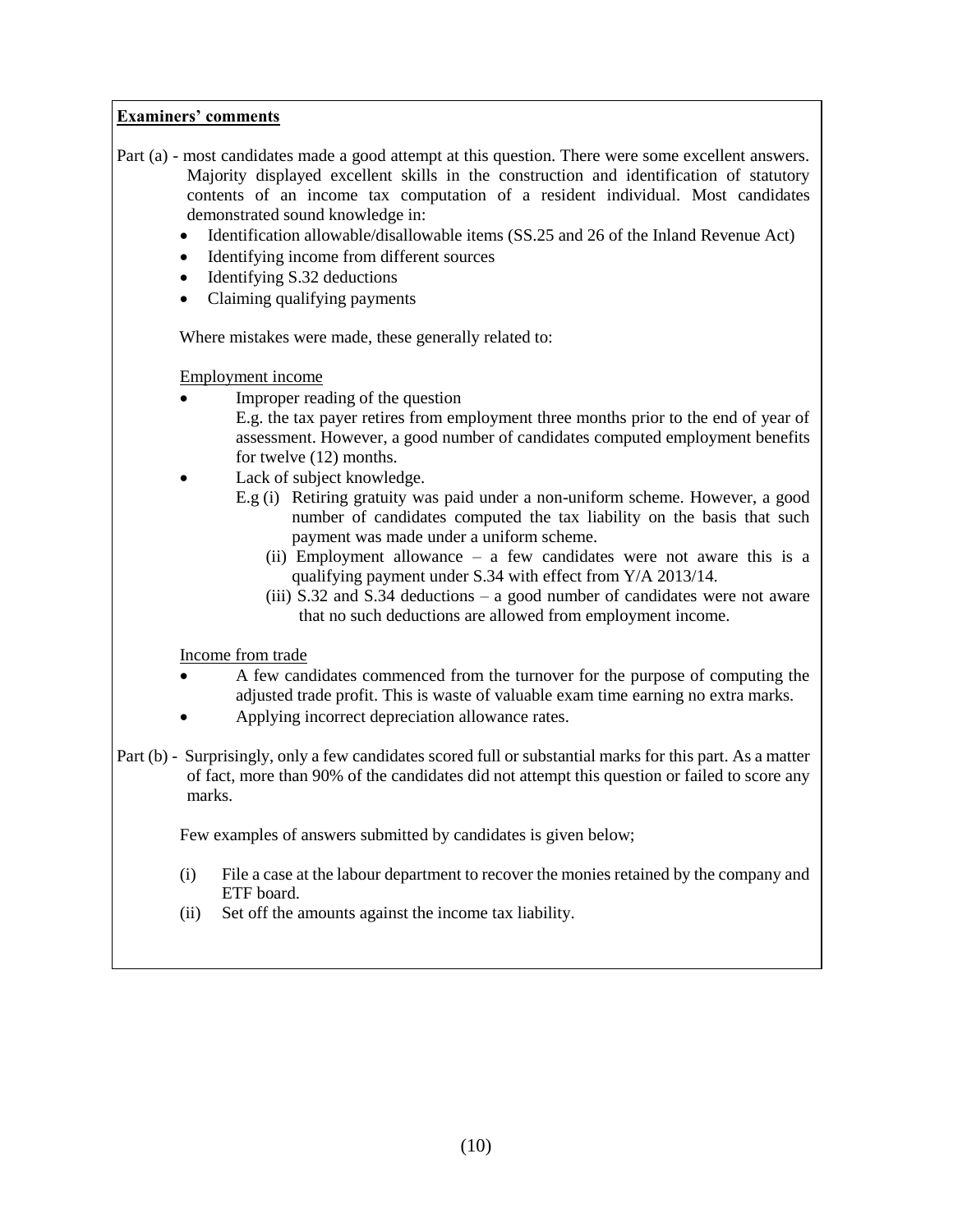## **Pharmaceutical Association of Sri Lanka**

Since the receipts from members who are entitled to claim deductions of the membership fees is more than 50% of the gross receipts, this Association is deemed to carry on a business.

| <b>Income - Business</b>                  |           |             |  |
|-------------------------------------------|-----------|-------------|--|
|                                           |           | Rs.         |  |
| Membership fees                           |           | 6,000,000   |  |
| Less: Expenses (Allowed in full)          |           | (4,875,000) |  |
| <b>Total trade income</b>                 |           | 1,125,000   |  |
| <b>Investment income</b>                  |           |             |  |
| <b>Rent income</b>                        | Rs.       | Rs.         |  |
| Gross rent                                | 2,400,000 |             |  |
| Less: rates                               | (60,000)  |             |  |
|                                           | 2,340,000 |             |  |
| Less: 25% repairs                         | (585,000) | 1,755,000   |  |
| <b>Interest Income - Govt. securities</b> |           |             |  |
| <b>Net</b>                                | 1,800,000 |             |  |
| Notional tax credit                       | 200,000   | 2,000,000   |  |
| <b>Total other income</b>                 |           | 3,755,000   |  |

**The association is liable to pay income tax on Business Income or Investment Income, whichever is more**

| Hence Other Income Liable = Taxable Income | 3,755,000 |
|--------------------------------------------|-----------|
| Tax payable $@10\%$                        | 375,500   |
| Less: Tax paid                             |           |
| Notional tax credit                        | (200,000) |
| Balance income tax payable                 | 175,500   |

Bank interest income and dividend income do not form part of total statutory income.

(Total: 10 marks)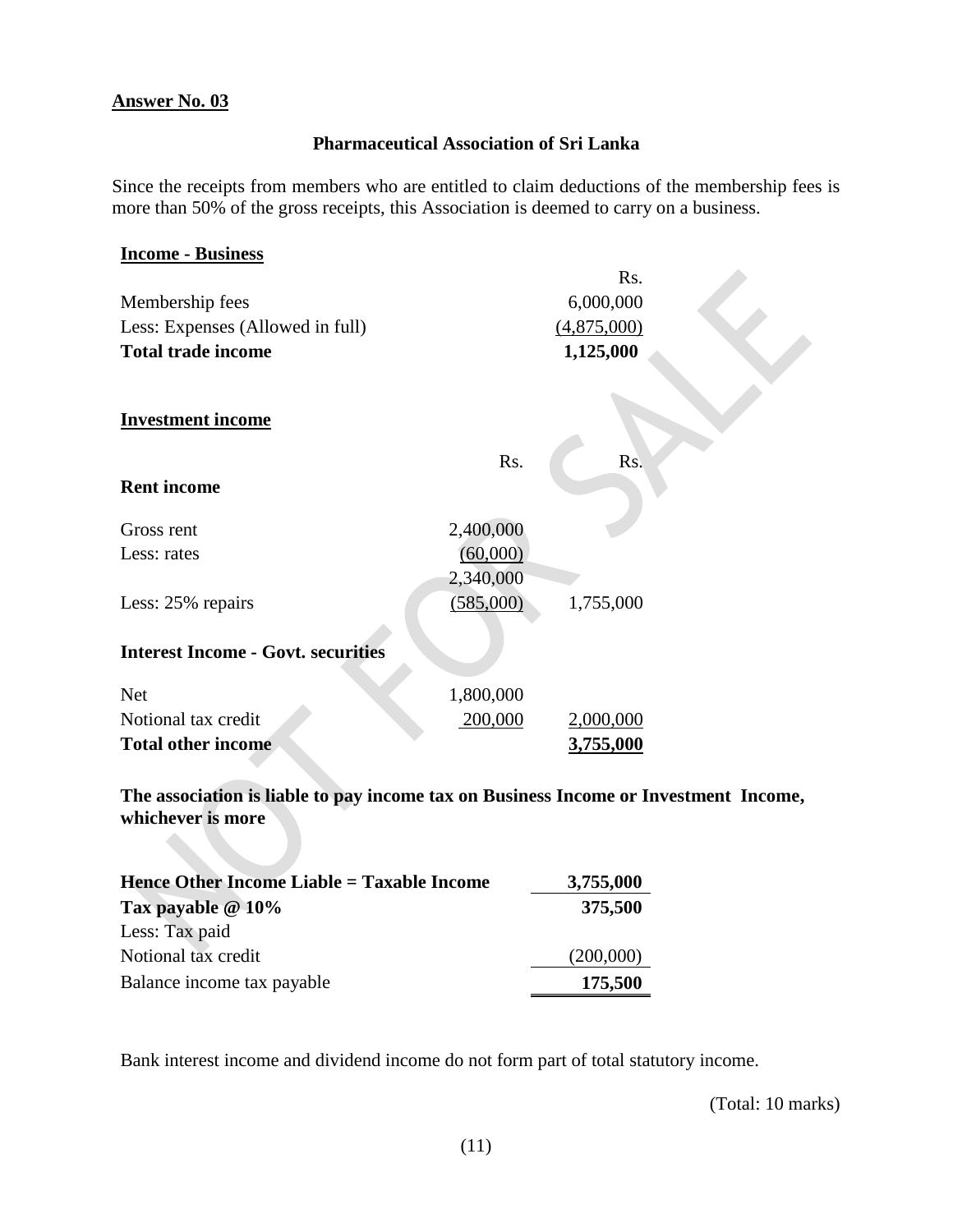This question can be considered as a bonus at the strategic level. Surprisingly, performance of a fair number of candidates was disappointing. However, a few candidates scored full marks.

The undermentioned mistakes made by candidates are noteworthy.

- Mixing up with the taxation of a club. A good number of candidates mentioned the basis appropriate to a club for the purpose of determining whether the association is deemed to carry on business.
- Treating interest income of government securities as final tax.
- A good number of candidates were ignorant of the provisions of the law relating to taxation of trade associations. They included both business income and investment income in computing taxable income.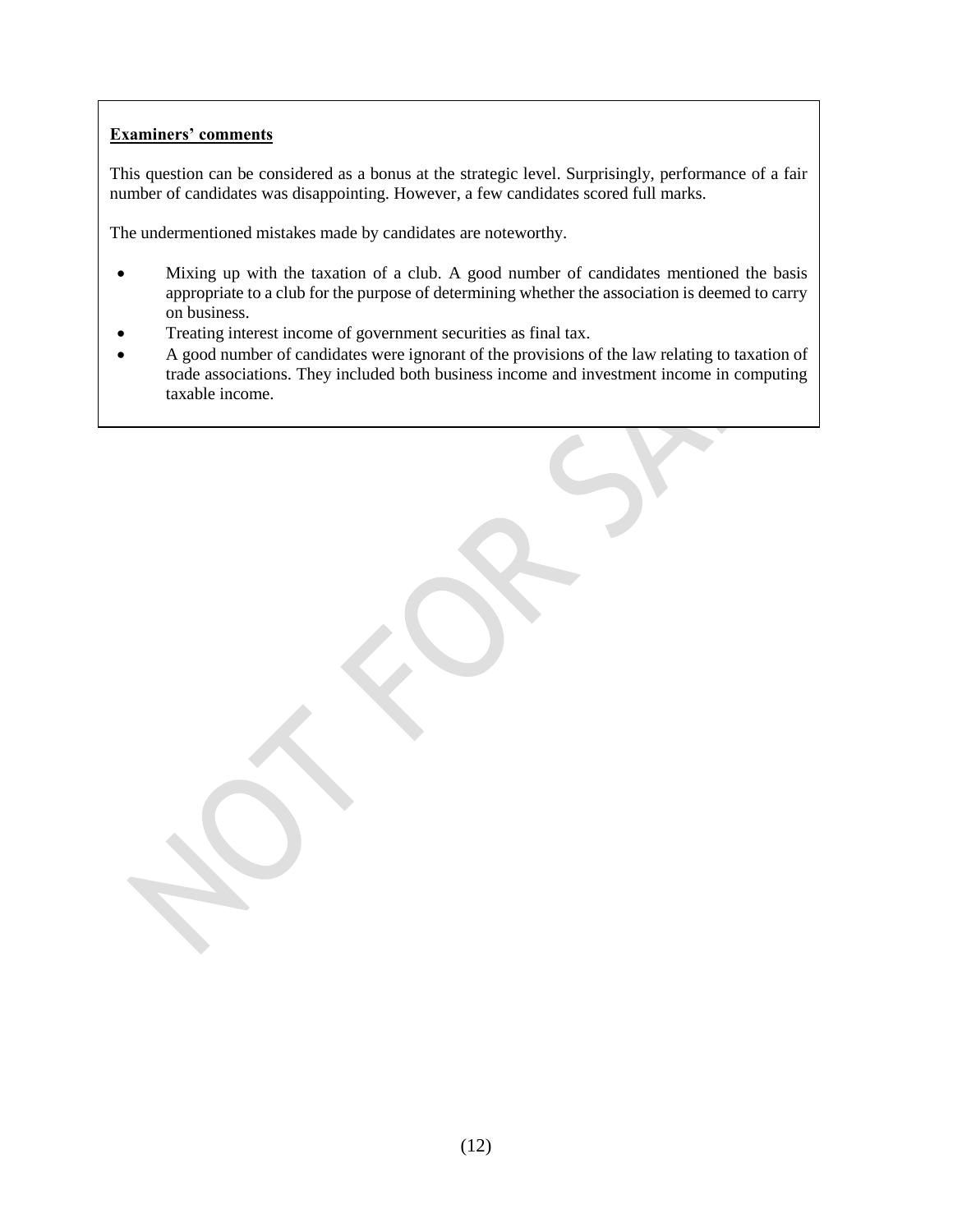## **D.K. Industries (Pvt) Ltd NBT computation for the quarter ended 31 March 2014**

| On manufacturing income                                                           | <b>Excepted</b><br>Rs. | Liable<br>Rs. |                |
|-----------------------------------------------------------------------------------|------------------------|---------------|----------------|
| Sales in Sri Lanka                                                                |                        | 3,800,000     |                |
| Export income                                                                     | 6,000,000              |               |                |
|                                                                                   |                        | 3,800,000     | 76,000<br>@ 2% |
| On trading income                                                                 |                        |               |                |
| Imported and sold locally                                                         |                        | 4,500,000     |                |
| Purchased from other members and exported                                         | 3,000,000              |               |                |
| Purchased from other members and sold locally                                     |                        | 2,000,000     |                |
|                                                                                   |                        | 6,500,000     |                |
| Less: 50% of income                                                               |                        | (3,250,000)   |                |
|                                                                                   |                        | 3,250,000     | 65,000<br>@ 2% |
| Distributor                                                                       |                        |               |                |
| Sales as a distributor                                                            |                        | 8,000,000     |                |
| Less: 75% of turnover                                                             |                        | (6,000,000)   |                |
|                                                                                   |                        | 2,000,000     | @ 2%<br>40,000 |
|                                                                                   |                        |               | 181,000        |
| Less: NBT paid on RM imported for manufacture                                     | (40,000)               |               |                |
| Disallowed input paid at Customs (Note: 01)<br>NBT on imports (Trade) Not Allowed | 24,490                 | (15,510)      |                |
| NBT on raw materials                                                              |                        | (20,000)      | (35,510)       |
| <b>Balance NBT</b> payable                                                        |                        |               | <u>145,490</u> |
| Note 01                                                                           |                        |               |                |
| <b>Disallowed input NBT</b><br><b>Export sales</b><br><b>Total Manuf. Sales</b>   | x Input NBT on Imports |               |                |
| 40,000<br>6,000,000<br>$\mathbf X$<br>9,800,000                                   | $=$ Rs. 24,490         |               |                |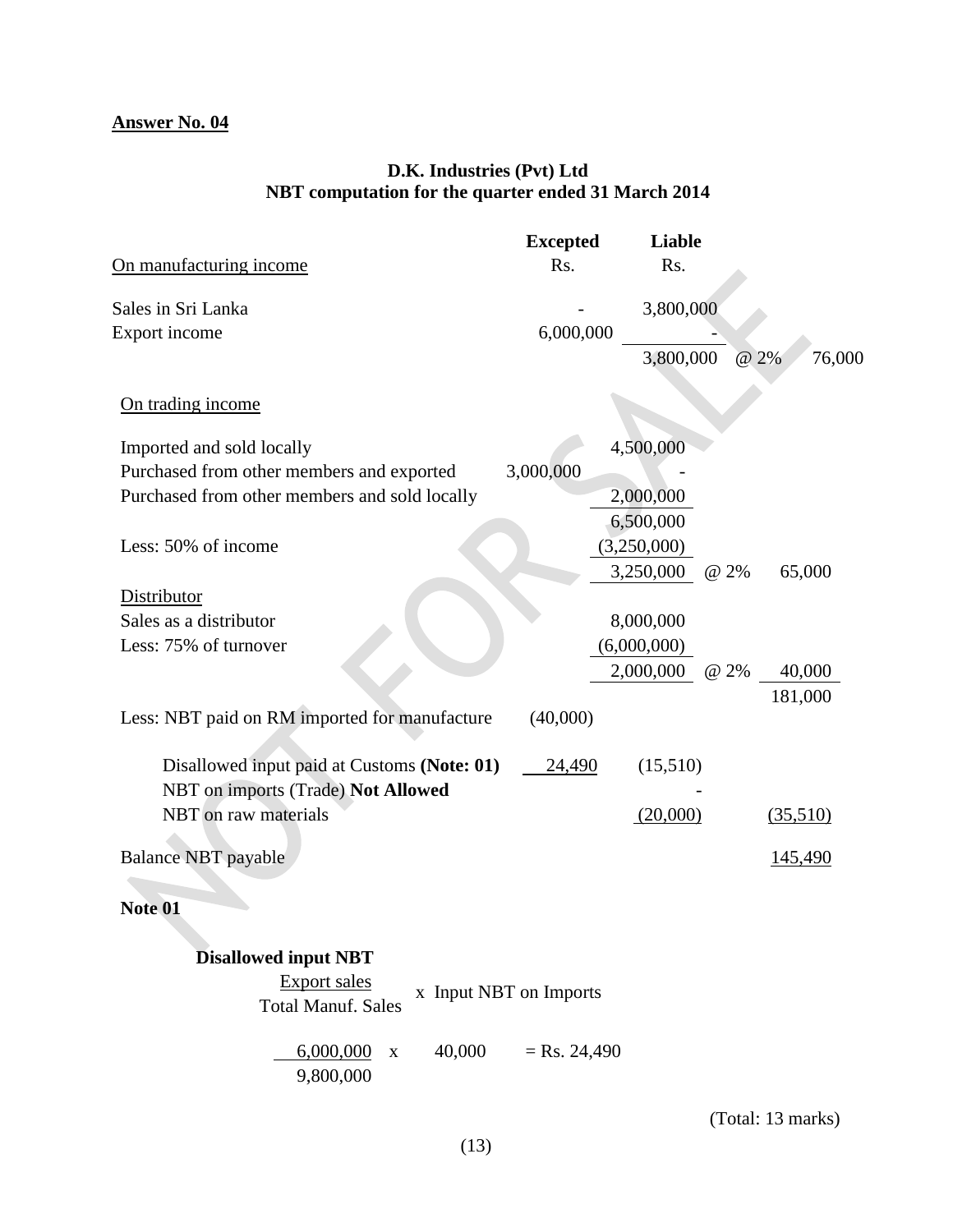Majority of the candidates made a good attempt at this question. A common area where a majority made mistakes was in relation to the computation of disallowable input NBT attributable to excepted turnover. The undermentioned weaknesses exhibited by candidates are noteworthy.

- Not categorising turnover as manufacturing, trading and distribution. This is important since these categorises have different turnover losses for the purpose of taxation.
- Applying rates of taxing e.g. 3%, 1%.
- Mixing with Value Added Tax (VAT). A few applied zero rate (0%) on export turnover.
- NBT rate is statutory and cannot be changed to suit specific needs. E.g. a good number of candidates applied different rates computed to recover the tax from the customers.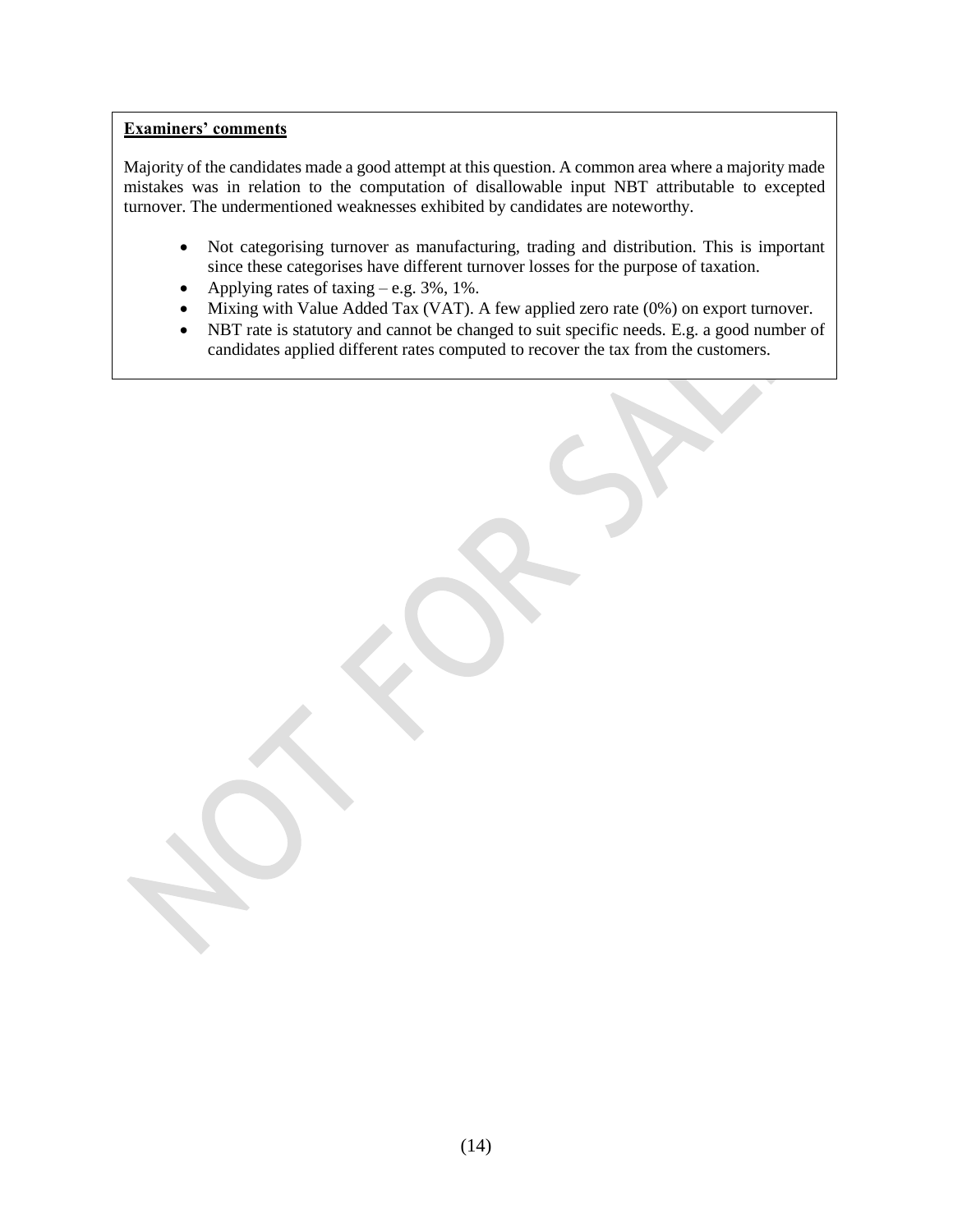## **Ambroso Rubber Estates (Pvt) Ltd**

\* The company is a resident company for the purpose of the Inland Revenue Act.

| As double tax agreements are with Malaysia;                                    |                | <b>Tax rate</b> | <b>Tax payable</b> |
|--------------------------------------------------------------------------------|----------------|-----------------|--------------------|
| Profit adjusted for tax purposes                                               | 200,875,000    | 12%             | 24,105,000         |
| <b>Gross interest</b>                                                          |                |                 |                    |
| on Govt. Securities (45,000,000/9) x 10)                                       | 50,000,000     | 28%             | $-14,000,000$      |
| Taxable Income                                                                 | 250,875,000    |                 | 38,105,000         |
| Less: Tax paid in Sri Lanka                                                    |                |                 |                    |
| Notional tax credit $(45,000,000/9)$ x 1                                       |                |                 | (5,000,000)        |
|                                                                                |                |                 | 33,105,000         |
| Less: tax paid in Malaysia                                                     |                |                 | (80,350,000)       |
| Excess tax - limited to the extent of tax payable and not entitled to a refund | (47, 245, 000) |                 |                    |

(Total: 12 marks)

#### **Examiners' comments**

Majority of the candidates made a poor attempt at this question. However, a good number of candidates identified the resident status of the company which is the key to answering this question. The reason for poor performance can be summarised as follows:-

- A fair number of candidates computed the income tax without mentioning the residence of the company.
- A good number of candidates mentioned that the interest received from government securities is exempt from income tax since withholding tax has been deducted.
- Some candidates added, while some deducted, the tax paid abroad to/or from the profit earned abroad and taxed the gross/net income.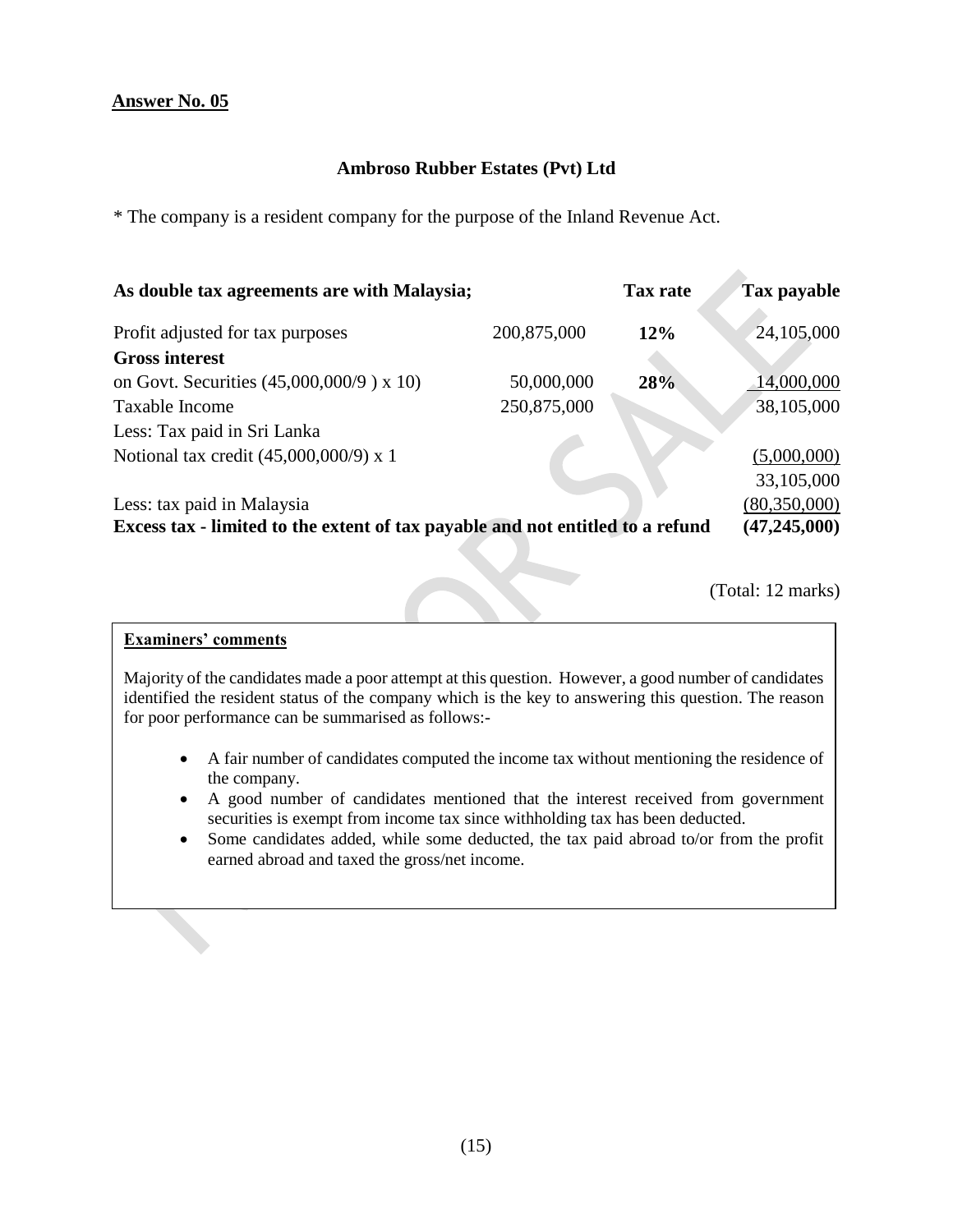(a) Section 25 of the Inland Revenue Act permits deductions in respect of expenditure incurred in the production of income and outgoings.The cash lost is not an expense but is an outgoing as explained in the case of Chas P Hayleys Ltd Vs Commissioner of Inland Revenue. But an outgoing, in order to be deductible, should be of a revenue nature as it so happened in the case referred to in which the cash lost represented stock-in-trade which is part of circulating capital. But the cash lost in the present case represents the sale proceeds of a capital asset which is intended to be used for the purpose of acquiring a similar asset in place of the asset lost. Therefore, it is an outgoing of a capital nature deduction which is prohibited by Section 26 of the Act.

(5 marks)

(b) The requirement under Section 163 (3) of the Inland Revenue Act is that the assessor should give reasons for the rejection of the return. But the purported reasons given by the assessor are not actually reasons but conclusions the assessor has reached on the basis of certain facts which facts themselves are the reasons. What the assessor should say is why he says that the creditors are fictitious, why he says that the rate of gross profit is low and why he says that the drawings are insufficient. Accordingly, the communication in question is not a valid communication of reasons under the relevant provisions (Authority – Mrs. D.M.S. Fernando Vs A.M. Ismail or New Portman Ltd Vs Jayawardene).

(5 marks)

(c) The purpose of the transaction is to take the accumulated profits of the company into the hands of the shareholders without paying dividend tax. This kind of transaction is governed by Section 103 of the Inland Revenue Act which gives authority to the assessor to disregard artificial or fictitious transactions or disposition not in fact given effect to, for tax purposes. The present transaction is an artificial transaction which should be disregarded and the dividend should be assessed to tax. (Authority – Trustees of Seramco Super Annuation Fund Vs Commissioner of Income Tax Jamaica).

(5 marks)

(Total: 15 marks)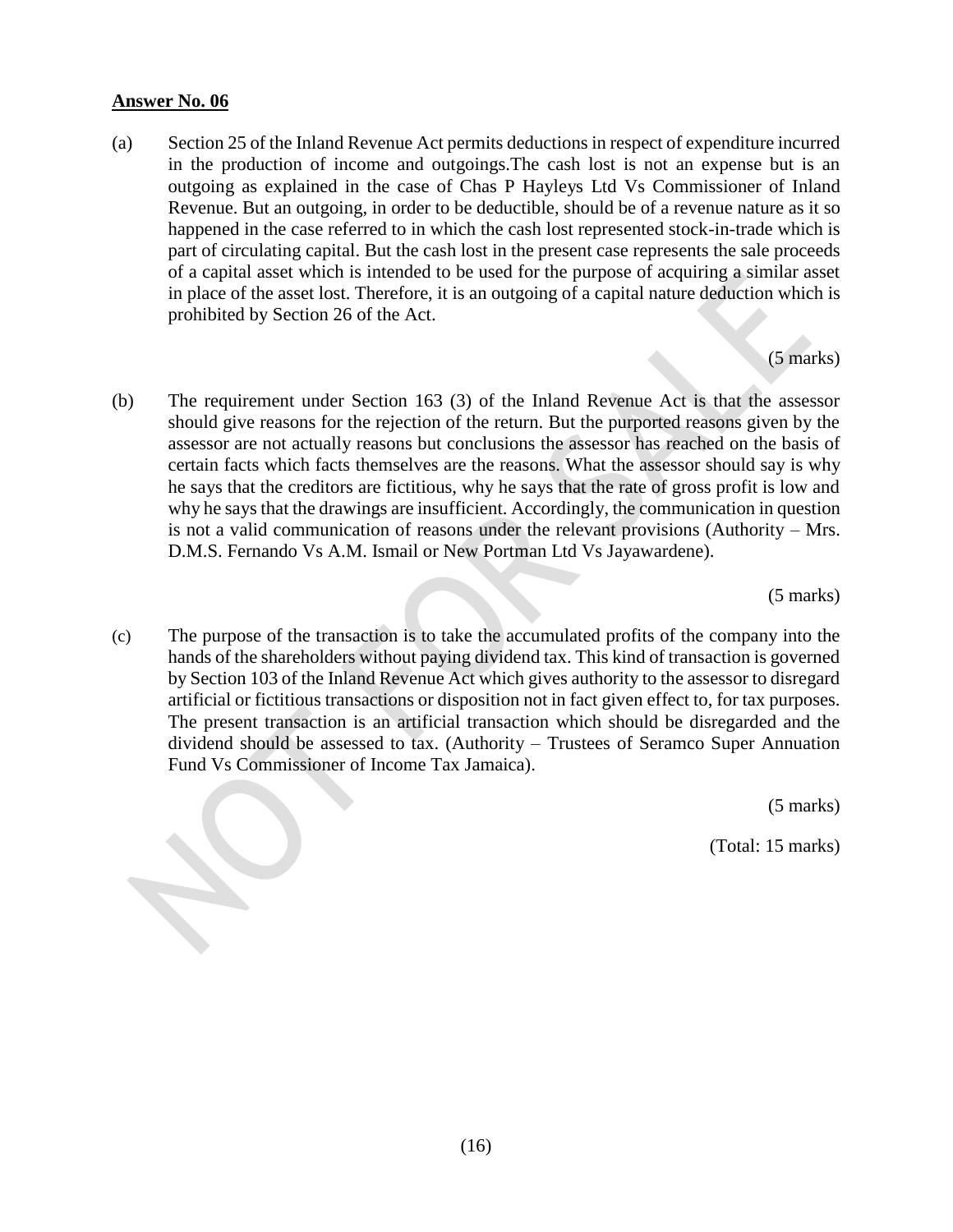- Parts (a) and (b) The performance of a majority of candidates was above average and, in some cases can be considered as excellent. The ability of some candidates to identify the relevant case law having similar facts and the reasoning given in arriving at the conclusion (or judgment) was commendable. However, a fair number of candidates quoted irrelevant case law with dissimilar facts. For example, in answer to part (b), a few candidates mentioned the appeal procedure against an assessment.
- Part (c) A good majority of the candidates either did not attempt this part of the question or wrote irrelevant answers. Only a very few candidates identified the artificial or fictitious nature of the transaction.